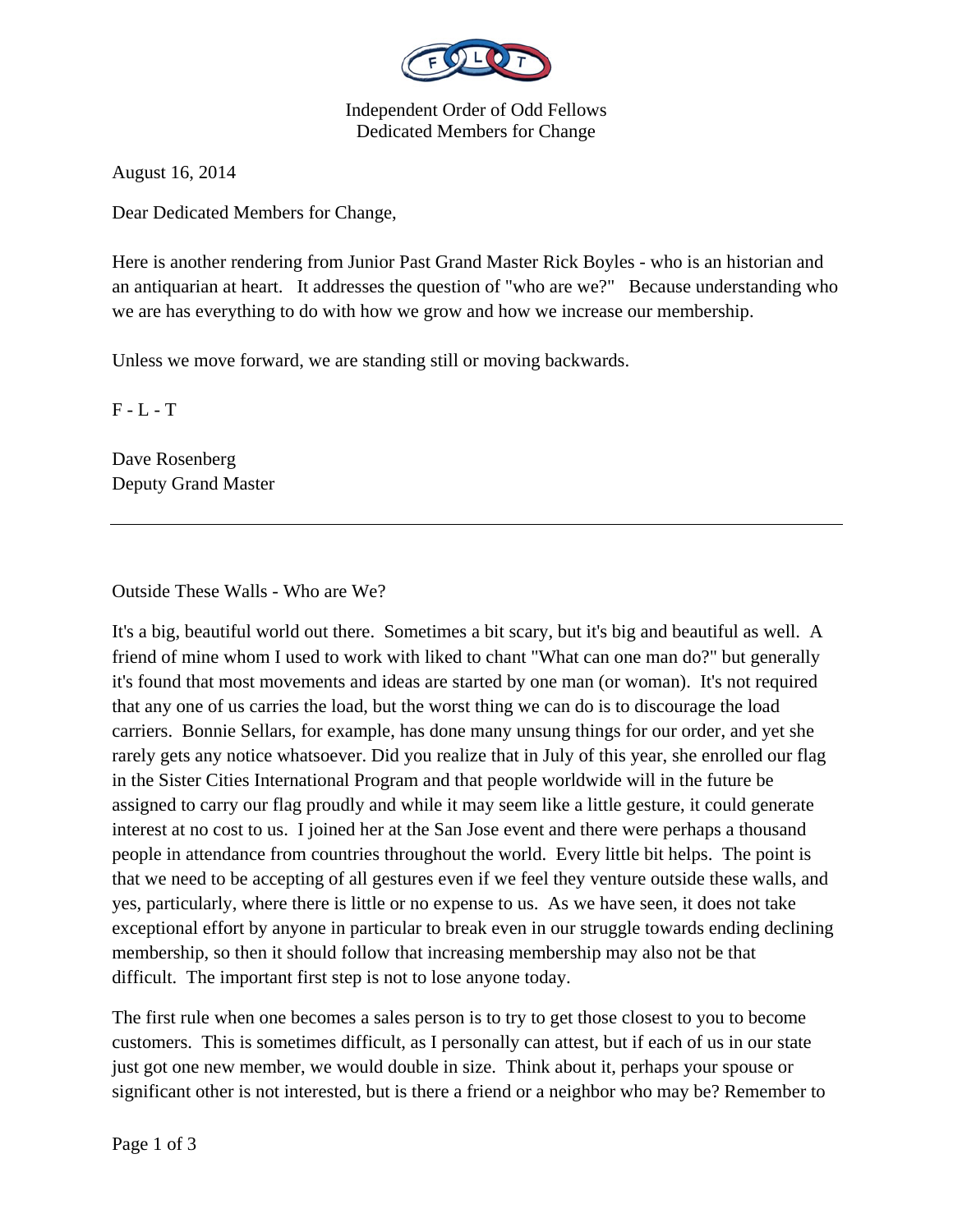

Independent Order of Odd Fellows Dedicated Members for Change

explain to the prospective member the benefits to joining. There should be some benefit to being a member. If you can't find one, ask yourself why you remain a member? And, also, ask yourself why your spouse or significant other chooses not to join - has that individual had a bad experience with the IOOF? There are bullies within our midst, those who feel they can decide policy and dictate to everyone else. This is one of the problems with all groups in general - bully personalities who assert their influence for their own benefit.

But that brings up a critical question - who are we? Outside these walls what do we represent? What do others see us as, or put in another way, are we an image reflected in today? I am a big fan of history, deal in antiquarian books and ephemera, but that does not mean I would want to live in another time. Just because a person reads about World War II, does not mean that he or she would want to relive it. There were some wonderful times all of us should want to view first hand, the roaring twenties, the gay nineties, the signing of the Declaration of Independence, but would we want to also relive the Great Depression, the Black Plague, Hiroshima, the Holocaust, or any of the other tragic episodes in history?. Of course not, we can revisit history but we can't relive it, nor should we want to. Those who claim that our heritage or our traditions will somehow revive the order make no sense - history does not design the future, how could it? We should not ignore our history ("those who ignore history are doomed to repeat it"), but revisiting history should obviously not be a way to construct our future. If we all donned Revolutionary War costumes would it somehow transport us back to the Revolutionary War? - Only in our own vivid imaginations.

Outside these walls looking in provides a vivid picture indeed. If any of you historians have read The Decline and Fall of the Holy Roman Empire you would see a description of the fall of Ancient Greece, clearly one of the most enlightened times and could find parallels with the Odd Fellows of today - specifically, petty squabbling, a mad scramble for an illusion of power, fear of one another and dilution of the central core - all things clearly happening within our order. The only way to combat this is to realize that the Odd Fellows and the individual lodges are sacrosanct and we are not identical versions of each other. All people and all members are unique, and no one person is superior to any other. It is time to realize that we either move forward as a friendly welcoming association of independent souls or we will buckle beneath the weight of our cumbersome depressed whole. If you get a friend to join our group, don't be surprised if that friend is different from yourself. If we agree that this great country is based upon the ideals of democracy and individuality why do we persist in attempting to make us all robotic figures of flat ideals and vision? The glory of America and Americans is our individuality and our ability to co-exist. We must share this glory within these walls as well as outside of them. If those outside see us as a loving, cohesive, giving group of kind souls, we will survive and move forward. If all we do is find fault with each other and argue over inanities,